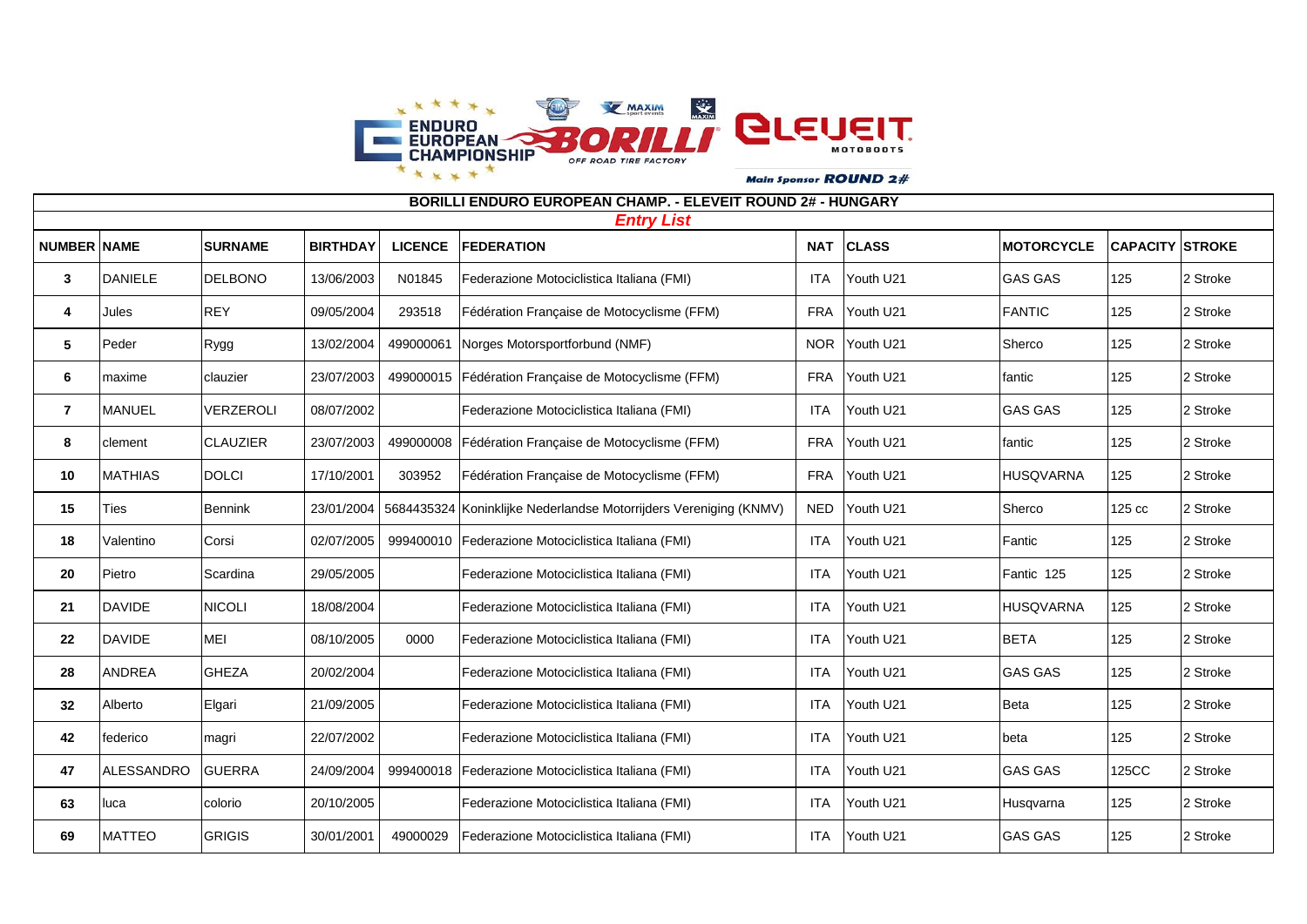| 85  | Gregorio       | Conte           | 18/03/2005 |           | Federazione Motociclistica Italiana (FMI)             | <b>ITA</b> | Youth U21      | GasGas                   | 125 | 2 Stroke |
|-----|----------------|-----------------|------------|-----------|-------------------------------------------------------|------------|----------------|--------------------------|-----|----------|
| 96  | Yannis         | Le meur         | 09/06/2004 | 207870    | Fédération Française de Motocyclisme (FFM)            | <b>FRA</b> | Youth U21      | Husqvarna                | 125 | 2 Stroke |
| 97  | NICOLO'        | <b>PAOLUCCI</b> | 20/08/2003 |           | Federazione Motociclistica Italiana (FMI)             | <b>ITA</b> | Youth U21      | <b>KTM</b>               | 125 | 2 Stroke |
|     |                |                 |            |           |                                                       |            |                |                          |     |          |
| 101 | Arnaud         | <b>Zoldos</b>   | 15/04/2003 | 190154    | Fédération Française de Motocyclisme (FFM)            | <b>FRA</b> | J <sub>1</sub> | TM racing 250            | 250 | 4 Stroke |
| 102 | simone         | cristini        | 07/08/2001 | S00913    | Federazione Motociclistica Italiana (FMI)             | <b>ITA</b> | J <sub>1</sub> | <b>GAS GAS</b>           | 250 | 4 Stroke |
| 105 | Håkon          | Nohr            | 18/05/2000 | 499000026 | Norges Motorsportforbund (NMF)                        | <b>NOR</b> | J <sub>1</sub> | KTM EXC 250F Sil250      |     | 4 Stroke |
| 106 | Matyáš         | Chlum           | 31/05/2004 |           | Autoklub of the Czech Republic (ACCR)                 | CZE        | J <sub>1</sub> | Sherco                   | 250 | 4 Stroke |
| 107 | Elia           | Rigo            | 13/08/2001 | 499000069 | Federazione Motociclistica Italiana (FMI)             | <b>ITA</b> | J <sub>1</sub> | <b>Ktm</b>               | 250 | 4 Stroke |
| 108 | <b>EDGARDO</b> | <b>PAGANINI</b> | 05/07/2001 |           | 499000053   Federazione Motociclistica Italiana (FMI) | ITA.       | J <sub>1</sub> | <b>GAS GAS</b>           | 250 | 4 Stroke |
| 109 | Garry          | Dittmann        | 24/06/2003 |           | Deutscher Motor Sport Bund e. V. (DMSB)               | <b>GER</b> | J1             | GASGAS, EC 250 250       |     | 4 Stroke |
| 110 | Carlo          | Minot           | 01/01/1999 | G06851    | Federazione Motociclistica Italiana (FMI)             | <b>ITA</b> | J <sub>1</sub> | Tm                       | 250 | 4 Stroke |
| 112 | Kalle          | Hindström       | 07/01/2002 |           | Svenska Motorsportförbundet (Svemo)                   | SWE        | J1             | yamaha Wr 250 f          | 250 | 4 Stroke |
| 113 | David          | Wagner          | 29/01/2002 |           | 499000016   Deutscher Motor Sport Bund e. V. (DMSB)   | <b>GER</b> | IJ1            | Husqvarna FE             | 250 | 4 Stroke |
| 115 | Maximilian     | <b>Wills</b>    | 15/07/2002 | 490000009 | Deutscher Motor Sport Bund e. V. (DMSB)               | <b>GER</b> | J1             | Husqvarna FE 250 250 ccm |     | 4 Stroke |
| 121 | Killian        | Lunier          | 02/01/2001 | 204718    | Fédération Française de Motocyclisme (FFM)            | <b>FRA</b> | J <sub>1</sub> | 250 Fe 2022              | 250 | 4 Stroke |
| 125 | Adam           | Gottvald        | 29/07/2002 |           | Slovenska Motocyklova Federacia (SMF)                 | <b>SLO</b> | J <sub>1</sub> | Husqvarna FE             | 250 | 4 Stroke |
| 145 | Tomáš          | Vanovčan        | 15/05/2002 | 499000035 | Slovenska Motocyklova Federacia (SMF)                 | <b>SLO</b> | J1             | <b>KTM</b>               | 250 | 4 Stroke |
| 194 | Riccardo       | Fabris          | 10/09/2002 |           | Federazione Motociclistica Italiana (FMI)             | ITA.       | J <sub>1</sub> | <b>GASGAS</b>            | 250 | 4 Stroke |
|     |                |                 |            |           |                                                       |            |                |                          |     |          |
| 201 | Enrico         | Rinaldi         | 04/10/2000 |           | Federazione Motociclistica Italiana (FMI)             | ITA        | J2             | <b>GAS GAS</b>           | 350 | 4 Stroke |
| 203 | Zdeněk         | Pitel           | 09/10/2002 | 22MS0635  | Autoklub of the Czech Republic (ACCR)                 | CZE        | J2             | Husqvarna                | 250 | 2 Stroke |
| 205 | Jaroslav       | Kalný           | 15/03/2005 | 22MS0569  | Autoklub of the Czech Republic (ACCR)                 | CZE        | J2             | Sherco                   | 250 | 2 Stroke |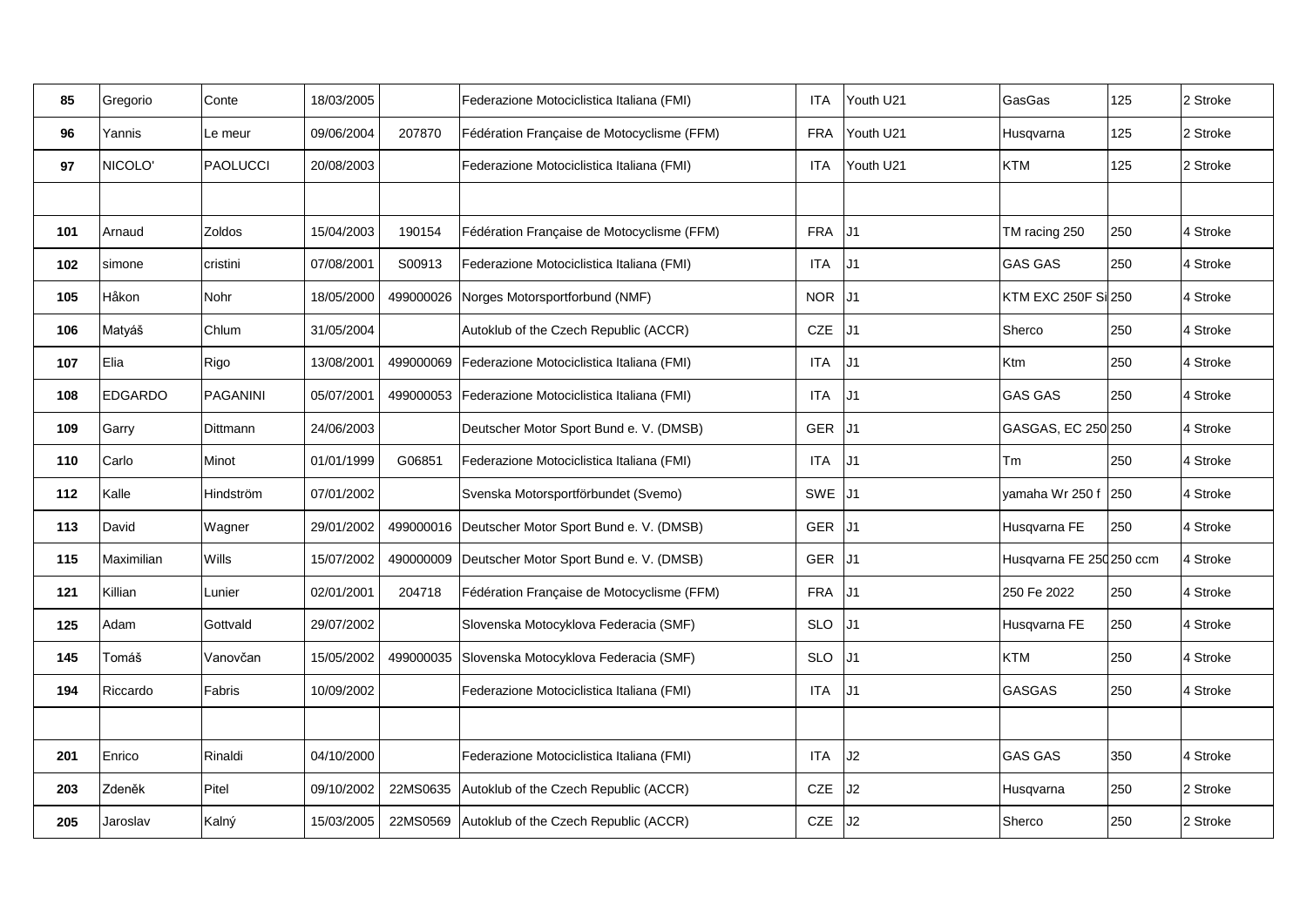| 206 | Aleksander | Kalbekkdalen   | 15/09/1999 | 499000041 | Norges Motorsportforbund (NMF)                         | <b>NOR</b> | J2                                   | Gasgas           | 350     | 4 Stroke |
|-----|------------|----------------|------------|-----------|--------------------------------------------------------|------------|--------------------------------------|------------------|---------|----------|
| 207 | Simon      | koning         | 25/05/1999 | 308640    | Koninklijke Nederlandse Motorrijders Vereniging (KNMV) | <b>NED</b> | J2                                   | <b>TM RACING</b> | 450     | 4 Stroke |
| 208 | Mike       | Bokslag        | 05/02/2000 | 364952    | Koninklijke Nederlandse Motorrijders Vereniging (KNMV) | <b>NED</b> | J2                                   | Gasgas           | 350     | 4 Stroke |
| 209 | Jaroslav   | Dubóczi        | 15/04/2000 |           | Slovenska Motocyklova Federacia (SMF)                  | <b>SLO</b> | J2                                   | Sherco           | 300     | 2 Stroke |
| 210 | Dániel     | Tádics         | 13/12/1999 |           | 499000040 Hungarian Motorcycle Sport Federation (MAMS) | <b>HUN</b> | J2                                   | Sherco           | 250     | 2 Stroke |
| 211 | Miloslav   | Pohl           | 27/08/2000 | 22MS0340  | Autoklub of the Czech Republic (ACCR)                  | CZE        | J2                                   | Husqvarna        | 350     | 4 Stroke |
| 212 | Dario      | van Saase      | 20/07/2000 | 308389    | Koninklijke Nederlandse Motorrijders Vereniging (KNMV) | NED.       | J2                                   | gasgas           | 250     | 2 Stroke |
| 213 | Gabriel    | Dell'Orletta   | 01/04/1999 | 499000064 | Federazione Motociclistica Italiana (FMI)              | <b>ITA</b> | J2                                   | Beta             | 300 cc  | 2 Stroke |
| 214 | Jakub      | Hedrlín        | 08/04/2004 | 22MS0420  | Autoklub of the Czech Republic (ACCR)                  | CZE        | J2                                   | Husqvarna        | 250     | 2 Stroke |
| 215 | LORENZO    | <b>BERNINI</b> | 13/10/2002 | M01918    | Federazione Motociclistica Italiana (FMI)              | ITA        | J2                                   | <b>Beta</b>      | 300     | 2 Stroke |
| 241 | Noah       | Wenz           | 01/05/2000 | 499000060 | Deutscher Motor Sport Bund e. V. (DMSB)                | <b>GER</b> | J2                                   | Husqvarna        | 300 ccm | 2 Stroke |
| 260 | joey       | Van klinken    | 28/11/2001 | 384588    | Koninklijke Nederlandse Motorrijders Vereniging (KNMV) | <b>NED</b> | J2                                   | gas gas          | 250     | 2 Stroke |
| 274 | THOMAS     | <b>GRIGIS</b>  | 30/01/2001 |           | Federazione Motociclistica Italiana (FMI)              | <b>BEL</b> | J2                                   | <b>GAS GAS</b>   | 250     | 2 Stroke |
| 291 | Marc       | Zomer          | 08/03/2000 | 307294    | Koninklijke Nederlandse Motorrijders Vereniging (KNMV) | <b>NED</b> | J2                                   | <b>KTM</b>       | 250     | 2 Stroke |
| 294 | Alessandro | Di Gregorio    | 24/12/1999 | 499000051 | Federazione Motociclistica Italiana (FMI)              | ITA        | J2                                   | Beta             | 350 cc  | 4 Stroke |
|     |            |                |            |           |                                                        |            |                                      |                  |         |          |
| 301 | Maurizio   | Micheluz       | 16/02/1983 |           | 499000052 Federazione Motociclistica Italiana (FMI)    | <b>ITA</b> | E1: Up to 250cc 2stroke an Husqvarna |                  | 250     | 2 Stroke |
| 304 | Oldrich    | Sedlak         | 26/02/1998 | 499000011 | Autoklub of the Czech Republic (ACCR)                  | <b>CZE</b> | E1: Up to 250cc 2stroke an KTM       |                  | 250     | 2 Stroke |
| 305 | Franz      | Löfqvist       | 15/03/1990 | 499000013 | Svenska Motorsportförbundet (Svemo)                    | SWE        | E1: Up to 250cc 2stroke an Yamaha    |                  | 250     | 4 Stroke |
| 306 | Patryk     | Kuleszo        | 07/07/1998 | 499000081 | Polski Zwiazek Motorowy (PZM)                          | <b>POL</b> | E1: Up to 250cc 2stroke an HUSQVARNA |                  | 250     | 4 Stroke |
| 307 | Rafał      | <b>Bracik</b>  | 24/06/1992 |           | Polski Zwiazek Motorowy (PZM)                          | <b>POL</b> | E1: Up to 250cc 2stroke an Gas Gas   |                  | 250     | 4 Stroke |
| 308 | Danny      | Koerts         | 25/07/1996 | 383576    | Koninklijke Nederlandse Motorrijders Vereniging (KNMV) | NED        | E1: Up to 250cc 2stroke an KTM       |                  | 250     | 2 Stroke |
| 309 | Daniel     | Polák          | 11/10/1998 |           | Autoklub of the Czech Republic (ACCR)                  | <b>CZE</b> | E1: Up to 250cc 2stroke an Sherco    |                  | 250     | 4 Stroke |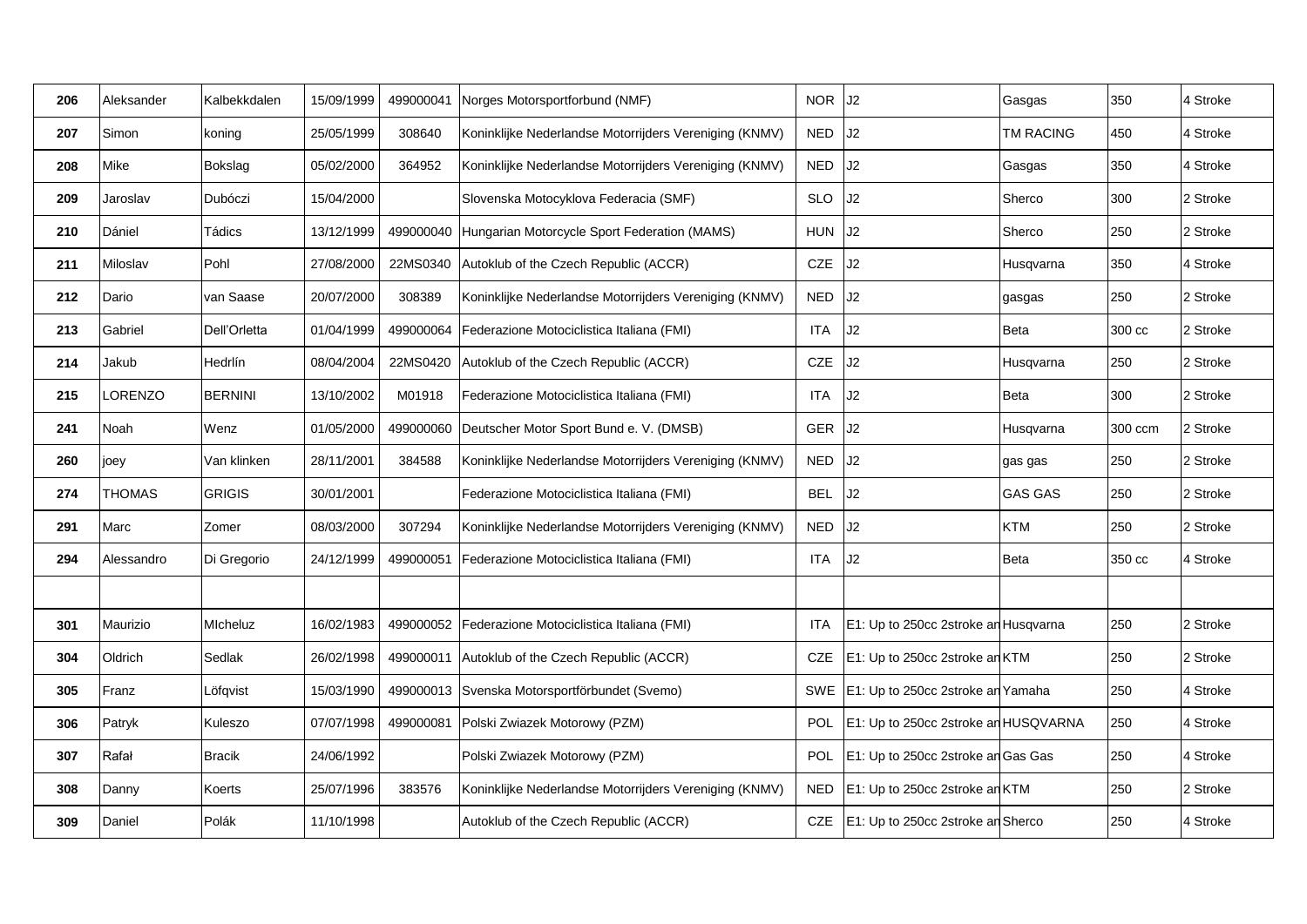| 311 | Dawid           | <b>Babicz</b>       | 20/11/2000 |           | Polski Zwiazek Motorowy (PZM)                          | <b>POL</b> | E1: Up to 250cc 2stroke an Ktm                 |        | 250     | 4 Stroke |
|-----|-----------------|---------------------|------------|-----------|--------------------------------------------------------|------------|------------------------------------------------|--------|---------|----------|
| 329 | <b>FEDERICO</b> | <b>ARESI</b>        | 07/09/1996 |           | Federazione Motociclistica Italiana (FMI)              | <b>ITA</b> | E1: Up to 250cc 2stroke an GAS GAS             |        | 250     | 4 Stroke |
| 350 | Mário           | Fajbík              | 16/04/1992 |           | Slovenska Motocyklova Federacia (SMF)                  | <b>SLO</b> | E1: Up to 250cc 2stroke an Husqvarna           |        | 250     | 2 Stroke |
| 365 | NICO            | <b>RAMBOW</b>       | 02/03/1983 |           | Deutscher Motor Sport Bund e. V. (DMSB)                | <b>GER</b> | E1: Up to 250cc 2stroke an KTM 250 EXCF        |        | 249 ccm | 4 Stroke |
|     |                 |                     |            |           |                                                        |            |                                                |        |         |          |
| 401 | Thomas          | Ellwood             | 16/03/1994 | 49000002  | Auto-Cycle Union Ltd (ACU)                             | <b>GB</b>  | E2: From 255cc to 450cc 4 Kawasaki             |        | 450     | 4 Stroke |
| 402 | Erik            | Willems             | 22/05/1998 | 20005/228 | Fédération Motocycliste de Belgique (FMB)              | BEL        | E2: From 255cc to 450cc 4 Husgvarna            |        | 350     | 4 Stroke |
| 403 | Aleksander      | <b>Bracik</b>       | 21/03/1999 |           | Polski Zwiazek Motorowy (PZM)                          | POL        | E2: From 255cc to 450cc 4 Beta                 |        | 350     | 4 Stroke |
| 405 | Maciej          | Wieckowski          | 02/10/1997 | 95957489  | Polski Zwiazek Motorowy (PZM)                          | <b>POL</b> | E2: From 255cc to 450cc 4 Gas gas              |        | 350     | 4 Stroke |
| 406 | Luc             | <b>MOLIN PRADEL</b> | 12/06/1997 | 499000000 | Fédération Française de Motocyclisme (FFM)             | FRA        | E2: From 255cc to 450cc 4 husgvarna            |        | 350     | 4 Stroke |
| 408 | Giuliano        | Mancuso             | 15/09/1996 |           | Federazione Motociclistica Italiana (FMI)              | <b>ITA</b> | E2: From 255cc to 450cc 4 Ktm                  |        | 350     | 4 Stroke |
| 409 | Alessandro      | Valente             | 11/10/1991 | 499000049 | Federazione Motociclistica Italiana (FMI)              | <b>ITA</b> | E2: From 255cc to 450cc 4 Ktm                  |        | 350 cc  | 4 Stroke |
| 410 | Ernest          | Krispel             | 08/05/1998 | 499000071 | Austrian Motorsport Federation (AMF)                   | <b>AUT</b> | E2: From 255cc to 450cc 4 Honda RX             |        | 450     | 4 Stroke |
| 415 | <b>NICOLA</b>   | <b>RECCHIA</b>      | 08/10/1995 | 49000027  | Federazione Motociclistica Italiana (FMI)              | <b>ITA</b> | E2: From 255cc to 450cc 4 GAS GAS              |        | 350     | 4 Stroke |
| 444 | LORENZO         | <b>STACCIOLI</b>    | 20/02/1997 | 49000028  | Federazione Motociclistica Italiana (FMI)              | <b>ITA</b> | E2: From 255cc to 450cc 4 GAS GAS              |        | 350     | 4 Stroke |
|     |                 |                     |            |           |                                                        |            |                                                |        |         |          |
| 501 | Jiří            | Hádek               | 08/12/1994 |           | Autoklub of the Czech Republic (ACCR)                  | <b>CZE</b> | E3: Over 255 2stroke and dSherco               |        | 300     | 2 Stroke |
| 504 | David           | Abgrall             | 21/06/1995 |           | 401000000   Fédération Française de Motocyclisme (FFM) | <b>FRA</b> | E3: Over 255 2stroke and dSherco               |        | 300     | 2 Stroke |
| 505 | Damiaens        | dietger             | 21/10/1995 |           | 499000036   Fédération Motocycliste de Belgique (FMB)  | <b>BEL</b> | E3: Over 255 2stroke and dKTM                  |        | 500     | 4 Stroke |
| 506 | Daniel          | Mundell             | 08/12/1998 |           | Auto-Cycle Union Ltd (ACU)                             | GB         | E3: Over 255 2stroke and dBeta                 |        | 300     | 2 Stroke |
| 507 | Florian         | Salbrechter         | 25/12/1989 |           | Austrian Motorsport Federation (AMF)                   | <b>AUT</b> | E3: Over 255 2stroke and<br>over 455cc 4stroke | Sherco | 300     | 2 Stroke |
| 508 | Robert          | Friedrich           | 28/01/2001 | 0380      | Autoklub of the Czech Republic (ACCR)                  | CZE        | E3: Over 255 2stroke and dGAS GAS              |        | 300     | 2 Stroke |
| 509 | Florian         | Salbrechter         | 25/12/1989 |           | Austrian Motorsport Federation (AMF)                   | <b>AUT</b> | E3: Over 255 2stroke and<br>over 455cc 4stroke | Sherco | 300     | 2 Stroke |